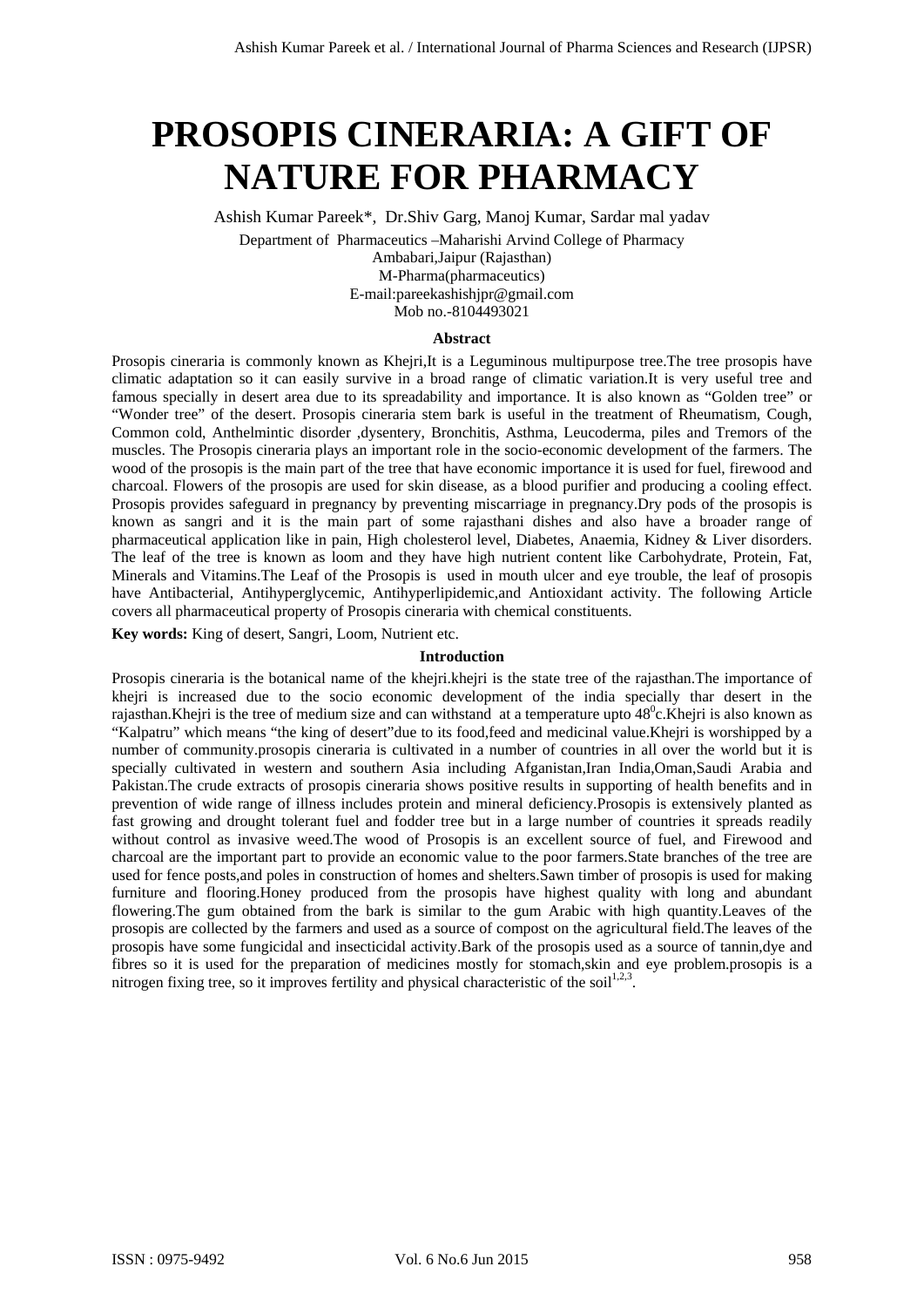| Synonym        | Prosopis spicigera, prosopis spicata                                                                                                                                                                                                                                                   |
|----------------|----------------------------------------------------------------------------------------------------------------------------------------------------------------------------------------------------------------------------------------------------------------------------------------|
| Common name    | Ghaf, Kandi, Jand, Khejri, Shemi, Shami, Khejado, jambi,                                                                                                                                                                                                                               |
| Habit          | Tree of dry condition, found in sandy plains and grows abundantly on the<br>dry, arid and exposed habitat like wasteland, cultivated lands, road sides and<br>surrounding plains of hills.                                                                                             |
| Distribution   | The most common occurrence of the prosopis is the dry places of the world it<br>most commonly found at western rajasthan, delhi, Punjab and Gujarat state of the<br>india.                                                                                                             |
| Description    | It is a tree and the length of the tree is upto 7 m with straight bole to height of<br>2m and a round crown resulting from a lopping for fodder.                                                                                                                                       |
| Variation      | Studies describes that it varies from different species in the growth rate, pod size<br>and range wide seed collection.                                                                                                                                                                |
| <b>Biology</b> | It is a evergreen tree and the tree starts flowering and fruiting at an early<br>age.New leaves appear when the old leaves fall in the summer.The small yellow<br>flowers appear in the month of march to may. The pods are ripened in the month<br>of june to august <sup>4,5</sup> . |

### **Characteristic of Prosopis cineraria stem bark**

| Synonym                                                                                 | Prosopis spicigera, prosopis spicata                                                                                                                                                                                                                                                                                                                             |
|-----------------------------------------------------------------------------------------|------------------------------------------------------------------------------------------------------------------------------------------------------------------------------------------------------------------------------------------------------------------------------------------------------------------------------------------------------------------|
|                                                                                         |                                                                                                                                                                                                                                                                                                                                                                  |
| Common name                                                                             | Ghaf, Kandi, Jand, Khejri, Shemi, Shami, Khejado, jambi,                                                                                                                                                                                                                                                                                                         |
| Habit                                                                                   | Tree of dry condition, found in sandy plains and grows abundantly on the<br>dry, arid and exposed habitat like wasteland, cultivated lands, road sides and<br>surrounding plains of hills.                                                                                                                                                                       |
| Distribution                                                                            | The most common occurrence of the prosopis is the dry places of the world it<br>most commonly found at western rajasthan, delhi, Punjab and Gujarat state of the<br>india.                                                                                                                                                                                       |
| Description                                                                             | It is a tree and the length of the tree is upto 7 m with straight bole to height of<br>2m and a round crown resulting from a lopping for fodder.                                                                                                                                                                                                                 |
| Variation                                                                               | Studies describes that it varies from different species in the growth rate, pod size<br>and range wide seed collection.                                                                                                                                                                                                                                          |
| <b>Biology</b>                                                                          | It is a evergreen tree and the tree starts flowering and fruiting at an early<br>age.New leaves appear when the old leaves fall in the summer.The small yellow<br>flowers appear in the month of march to may. The pods are ripened in the month<br>of june to $august^{4,5}$ .                                                                                  |
| <b>Characteristic of Prosopis cineraria stem bark</b><br>characters are described here. | The stem bark of the prosopis cineraria is very important some important macroscopic and microscopic                                                                                                                                                                                                                                                             |
|                                                                                         | MACROSCOPIC CHARACTER OF PROSOPIS CINERARIA                                                                                                                                                                                                                                                                                                                      |
| Colour                                                                                  | Externally Brownish white or Brownish green in colour                                                                                                                                                                                                                                                                                                            |
| Texture                                                                                 | Rough, Ridged and Fissured                                                                                                                                                                                                                                                                                                                                       |
| Taste                                                                                   | <b>Slightly Pungent</b>                                                                                                                                                                                                                                                                                                                                          |
| Odour                                                                                   | Aromatic odour                                                                                                                                                                                                                                                                                                                                                   |
| Shape                                                                                   | <b>Shallow Curved</b>                                                                                                                                                                                                                                                                                                                                            |
| Thickness                                                                               | 2mm to 5mm                                                                                                                                                                                                                                                                                                                                                       |
|                                                                                         | MICROSCOPIC CHARACTER OF PROSOPIS CINERARIA                                                                                                                                                                                                                                                                                                                      |
| Periderm                                                                                | Periderm consist of outer cortical tissue and it includes a few layers of outer<br>layer of phellem and inner narrow zone of phelloderm.                                                                                                                                                                                                                         |
| <b>Collapsed Phloem</b>                                                                 | Secondary phloem are present inside the periderm it is differentiated as outer<br>wide zone of collapsed phloem and inner narrow zone of non collapsed<br>phloem.In collapsed zone sieve elements are crushed into small necrost<br>masses.Phloem fibres are gelatinous type.Gelatinous fibre have thick outer<br>cellulose wall and inner unlignified mucilage. |
| Crystal distribution                                                                    | Calcium oxalate crystals are present in the collapsed phloem zone the crystals<br>are prismatic type.                                                                                                                                                                                                                                                            |

### **Chemical constituents of the prosopis cineraria**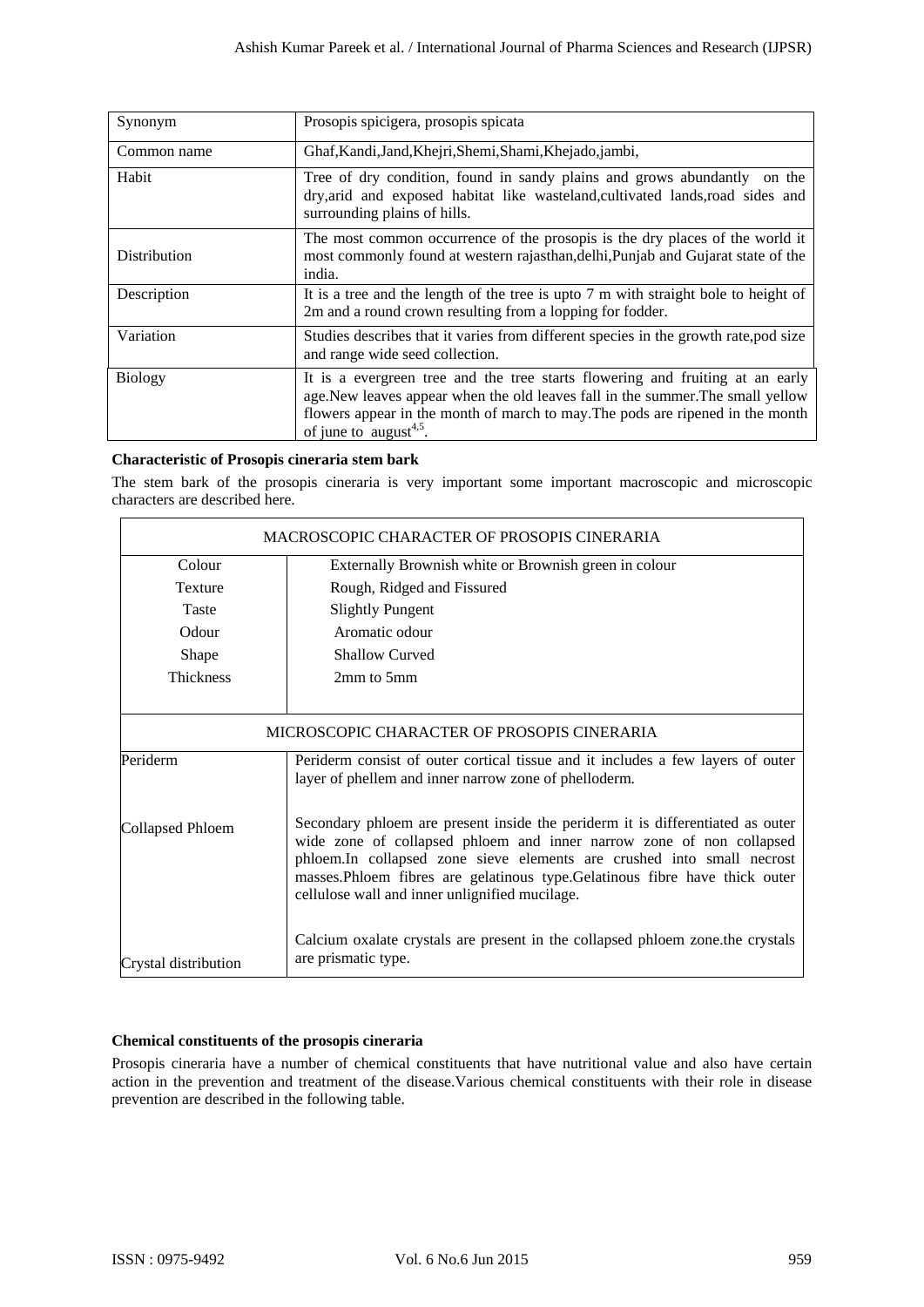| Name of the plant part                                                                                                                                                                 | Chemical constituent Present in the plant part                                                                                                                                                                                                                                                                                                                                                                                                                                                                                                                                                                                                                                                                                                                                                                                                                                                                                                                                                                                                                                                                                                                                                                                                                                                             |
|----------------------------------------------------------------------------------------------------------------------------------------------------------------------------------------|------------------------------------------------------------------------------------------------------------------------------------------------------------------------------------------------------------------------------------------------------------------------------------------------------------------------------------------------------------------------------------------------------------------------------------------------------------------------------------------------------------------------------------------------------------------------------------------------------------------------------------------------------------------------------------------------------------------------------------------------------------------------------------------------------------------------------------------------------------------------------------------------------------------------------------------------------------------------------------------------------------------------------------------------------------------------------------------------------------------------------------------------------------------------------------------------------------------------------------------------------------------------------------------------------------|
| Flower                                                                                                                                                                                 | Patuletin Glycoside patulitrin, luteolin and rutin sitosterol, spicigerine,<br>Flavone derivatives Prosogerin A and Prosogerin B                                                                                                                                                                                                                                                                                                                                                                                                                                                                                                                                                                                                                                                                                                                                                                                                                                                                                                                                                                                                                                                                                                                                                                           |
| Leaves                                                                                                                                                                                 | Steroids like campesterol, cholestrol, sitosterol stigmasterol, actacosanol,<br>hentriacontane, methyl docosanoate, Diisopropyl-10, 11-dihydroxyicosane-<br>1,20-dioate, Tricosan-1-ol, and 7,24-Tirucalladien-3-one along with a<br>piperidine alkaloid spicigerine                                                                                                                                                                                                                                                                                                                                                                                                                                                                                                                                                                                                                                                                                                                                                                                                                                                                                                                                                                                                                                       |
| Seeds                                                                                                                                                                                  | Prosogerin C, Prosogerin D, Prosogerin E, Gallic acid, patuletin, patulitrin,<br>luteolin, and rutin                                                                                                                                                                                                                                                                                                                                                                                                                                                                                                                                                                                                                                                                                                                                                                                                                                                                                                                                                                                                                                                                                                                                                                                                       |
| Bark                                                                                                                                                                                   | Hexacosan-25-on-1-ol, a new keto alcohol alongwith ombuin and a<br>triterpenoid glycoside.vitamin K1, n-octacosyl acetate, the long chain<br>aliphatic acid. Presence of glucose, rhamnose, sucrose and starch is also<br>reported. <sup>6,7,8,9,10</sup>                                                                                                                                                                                                                                                                                                                                                                                                                                                                                                                                                                                                                                                                                                                                                                                                                                                                                                                                                                                                                                                  |
| <b>Antibacterial activity</b>                                                                                                                                                          | <b>Therapeutic Utility of the Prosopis Cineraria</b>                                                                                                                                                                                                                                                                                                                                                                                                                                                                                                                                                                                                                                                                                                                                                                                                                                                                                                                                                                                                                                                                                                                                                                                                                                                       |
| extract shows significant action on all pathogens <sup>11</sup> .<br><b>Antihyperglycemic Activity</b><br>which results in prevention of the tissue loss.<br>Antihyperlipidemic effect | Aqueous extracts of stem bark of prosopis shows moderate Antibacterial activity at 250 µg/ml.Methanolic<br>Deepika sharma et al proposed that the prosopis have abundant activity in lowering blood sugar level. A number<br>of studies are carried out and on the basis of the study it is concluded that decrease in body weight and increase<br>in blood sugar level in diabetic rats became normal when treated with the plant extract of the prosopis. Prosopis<br>extracts probably activate the surviving of the $\beta$ cells of the islets of langerhans and reduce the blood sugar level<br>by producing an insulinogenic effect. The decrease in body weight is due to increase in muscle glucose uptake<br>The lipid changes associated with diabetes mellitus are attributed to increase flux of free fatty acids into the liver<br>this may lead to insulin deficiency. It can cause excess fatty acid deposition in the liver and increase triglyceride<br>level.It increases the hepatic VLDL production and overall the level of HDL(good cholesterol)<br>decreases. Treatment with prosopis cineraria bark normalized all the lipid profile parameters. Hydroalcoholic<br>extract of the prosopis shows dose dependent effect on the lipid profile, higher dose shows significant action |
| <b>Antidepressant effect</b>                                                                                                                                                           | over Triglyceride, cholesterol, and also increase the level of the HDL <sup>12</sup> .                                                                                                                                                                                                                                                                                                                                                                                                                                                                                                                                                                                                                                                                                                                                                                                                                                                                                                                                                                                                                                                                                                                                                                                                                     |
|                                                                                                                                                                                        | The aqueous extract of the leaves is used traditionally for the treatment of various CNS disorder. The<br>Phytochemical analysis of the prosopis shows the presence of saponins, Flavanoids, Glycosides, Alkaloids and<br>phenolic compounds.M. George et al used two animal models for the study of Antidepressant action, and used<br>forced swim test to detect the antidepressant activity. In the study aqueous extract administered to mice produced<br>significant antidepressant effect and the efficacy is similar to antidepressant drug Imipramine.                                                                                                                                                                                                                                                                                                                                                                                                                                                                                                                                                                                                                                                                                                                                             |
| Skeletal Muscle relaxant<br>flavanoids which are present in the leaves extract <sup>13</sup> .                                                                                         | M. george et al used rotarod to evaluate the skeletal muscle relaxant activity. The test is used to determine the<br>activity of the drug interferes the motor activity. It is concluded by the study that prosopis cineraria posses<br>significant skeletal muscle relaxant activity and the activity is due to the presence of alkaloids, tannins, and                                                                                                                                                                                                                                                                                                                                                                                                                                                                                                                                                                                                                                                                                                                                                                                                                                                                                                                                                   |
| <b>Bronchodilator activity</b>                                                                                                                                                         |                                                                                                                                                                                                                                                                                                                                                                                                                                                                                                                                                                                                                                                                                                                                                                                                                                                                                                                                                                                                                                                                                                                                                                                                                                                                                                            |
|                                                                                                                                                                                        | Prosopis cineraria is used for the treatment of respiratory disease like asthma, cough and bronchitis. Hence<br>Khalid hussain Janbaz et al used methanolic extract to test the bronchodilator activity on carbachol. The extract<br>shows concentration dependent relaxant effect on both carbachol and $K^+$ induced contraction. The bronchodilator<br>activity is due to the blockade of $Ca^+$ channel. $Ca^+$ Channel blocking activity is also useful in tracheal relaxant<br>which is characterized by hyperresponsiveness of the respiratory tract.                                                                                                                                                                                                                                                                                                                                                                                                                                                                                                                                                                                                                                                                                                                                               |
| ISSN: 0975-9492                                                                                                                                                                        |                                                                                                                                                                                                                                                                                                                                                                                                                                                                                                                                                                                                                                                                                                                                                                                                                                                                                                                                                                                                                                                                                                                                                                                                                                                                                                            |

**Therapeutic Utility of the Prosopis Cineraria** 

# **Antibacterial activity**

## **Antihyperglycemic Activity**

#### **Antihyperlipidemic effect**

#### **Antidepressant effect**

#### **Skeletal Muscle relaxant**

#### **Bronchodilator activity**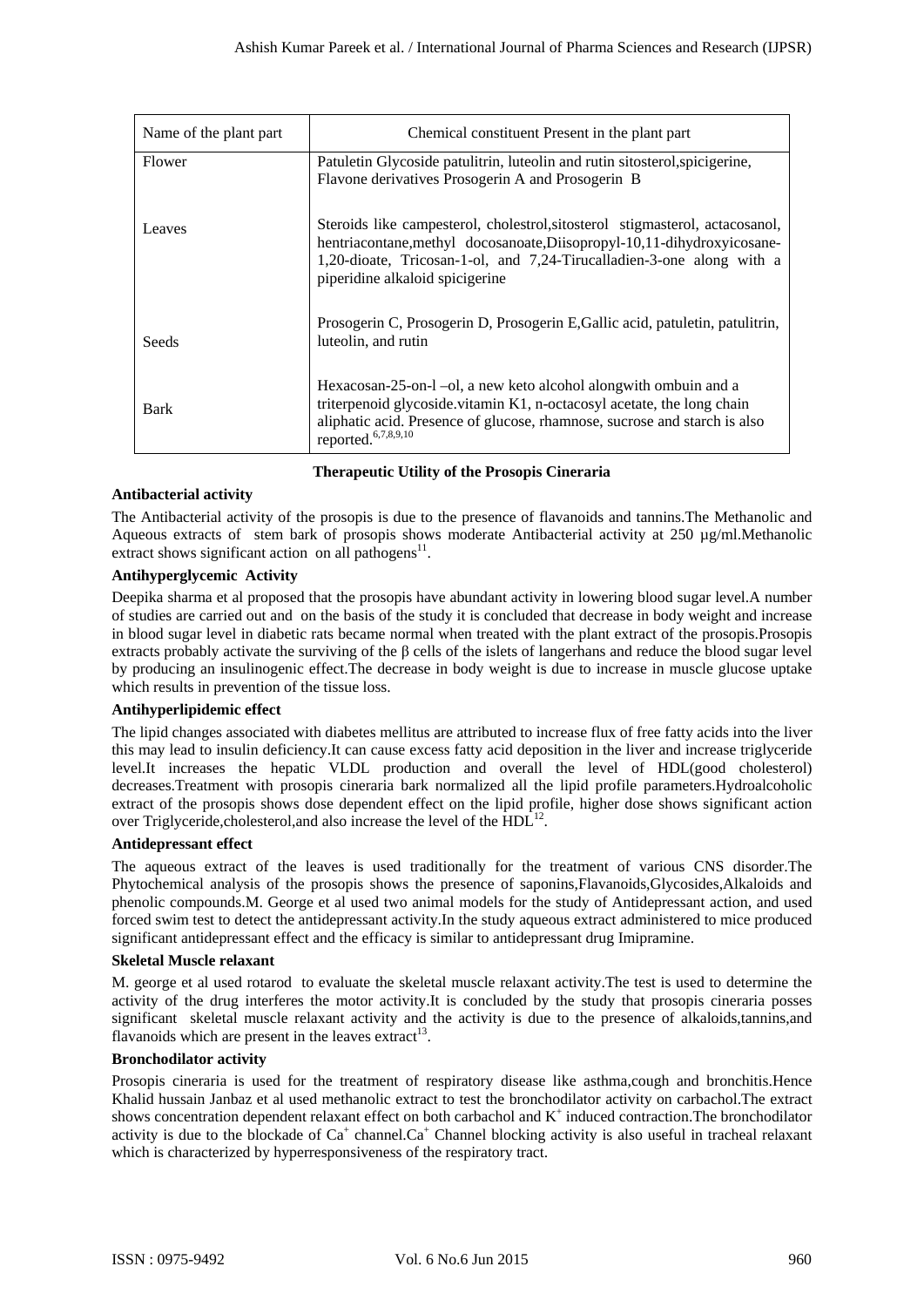### **Vasodilatory activity**

Since the prosopis cineraria methanolic extract causes blockade of the  $Ca<sup>+</sup>$  channel hence it also provides the vasodilatory effect. Ca<sup>+</sup> channel blocking agents are used as vasodilatory agents they are most commonly prescribed in hypertension and congestive Heart failure<sup>14</sup>.

#### **Detoxifying Activity**

Sivarathri Siva Rajesh et al proposed the detoxification effect of the Aqueous,Methanol and petroleum ether extract of medicinal plant prosopis cineraria against Naja naja.The aqueous bark extract of prosopis cineraria has substantial antivenom potential.The aqueous extract with the dose of 14mg/kg have ability to neutralize the lethal activity completely.Aqueous extract not causes any type of adverse effect that are most common with other detoxifier and antidotes<sup>15</sup>.

#### **Anticancer activity**

Cancer is a class of disease in which a group of cell divides in uncontrolled manner with invasion and metastasis.The medicinal value of the plants are increased randomly in the treatment of the cancer due to antioxidant activity.The methanolic extract of the leaves of prosopis cineraria are used which shows significant radical scavenging activity.The extract inhibits cell proliferation by inducing cell death and the extent of cell proliferation $16$ .

#### **Analgesic activity**

Arvind kumar et al proposed that the prosopis have analgesic activity.A brief experiment was done by using tail immersion test and hot plate method in rats.The ethanolic extracts at the acute dose of 200mg/kg and 300mg/kg is administered. At both the dose significant analgesic activity is reported.Analgesic activity of ethanolic extract of root of the prosopis cineraria is due to the presence of alkaloids,tannins and steroids.alkaloids and tannins are basically present in the root of the prosopis.The plant of the prosopis may play a key role in household remedy for the treatment of  $\text{pain}^{17}$ . Ashish Kumar Paret et al. / International Journal of Pharma Sciences and RPSR) and the control of Pharma Science is provided to the control of the CV density international Science is a more provided to the control of the

#### **Antidiarrhoeal activity**

Naik et al concluded that prosopis have antidiarrhoeal activity.Naik et al performed a study on the stem bark of prosopis cineraria.Methanolic extract of the plant is utilized to evaluate the antidiarrhoeal activity.The plant extract shows dose dependent antidiarrhoeal activity<sup>18</sup>.

#### **Anticonvulsant activity**

Methanolic extract of the prosopis cineraria shows significant reduction in duration of convulsion.The methanolic extract have good anticonvulsant activity.The methanolic extract of the prosopis shows good anticonvulsant activity against Seizure induced Maximum electro shock(MES) and Pentylenetetrazole in a dose dependent manner.Inhibition of the Maximum electro shock is observed against generalized Tonic-Clonic and cortical focal seizure<sup>19</sup>.

#### **Antioxidant Activity**

Antioxidant are the compounds that inhibits the oxidation of lipids and other molecules by inhibiting the oxidizing chain reaction. Redox property of the phenolic compounds are responsible for Antioxidant activity. It can play a major role in the adsorbing and neutralizing free radical and decomposing peroxides<sup>20</sup>.

#### **Activity against multidrug resistant bacterial and fungal strains**

The extract of the prosopis shows significant activity against most of the recently investigated microbial strains.The phytoconstituents present in the plant play a major role and act like phytomedicine to act against microbes.the extract of the prosopis act like a novel antibiotic and the effect of the prosopis is similar to the broad spectrum antibiotics.the extract of the prosopis does not produce any adverse effect after administration. The various types of phytochemicals are responsible for activity against multidrug resistance<sup>21</sup>.

#### **Agricultural effect of prosopis**

A study is conducted on the prosopis the samples are collected from the depth of the 15 cm and analysis of N,P,K and Micronutrients like Zn,Mn,Cu and Fe are carried out.The results are concluded that 3.54% upto 15 cm and 3.86% upto 30cm increase in the moisture content in comparision to the open field.The most common reason behind of this is the deep root system of the prosopis cineraria.

Electrical conductivity and pH of the soil is decreases in the area of the prosopis in comparision to the open field.The reduction of the pH and electrical conductivity results in high organic matter.It is also observed that the prosopis increases the N,P,K and Micronutrients Zn,Mn,Cu and Fe quantity.

Thus overall it is observed that prosopis increase condition of soil,moisture retention capacity,enhance organic matter and also enhance the macro and micro nutrients<sup>22</sup>.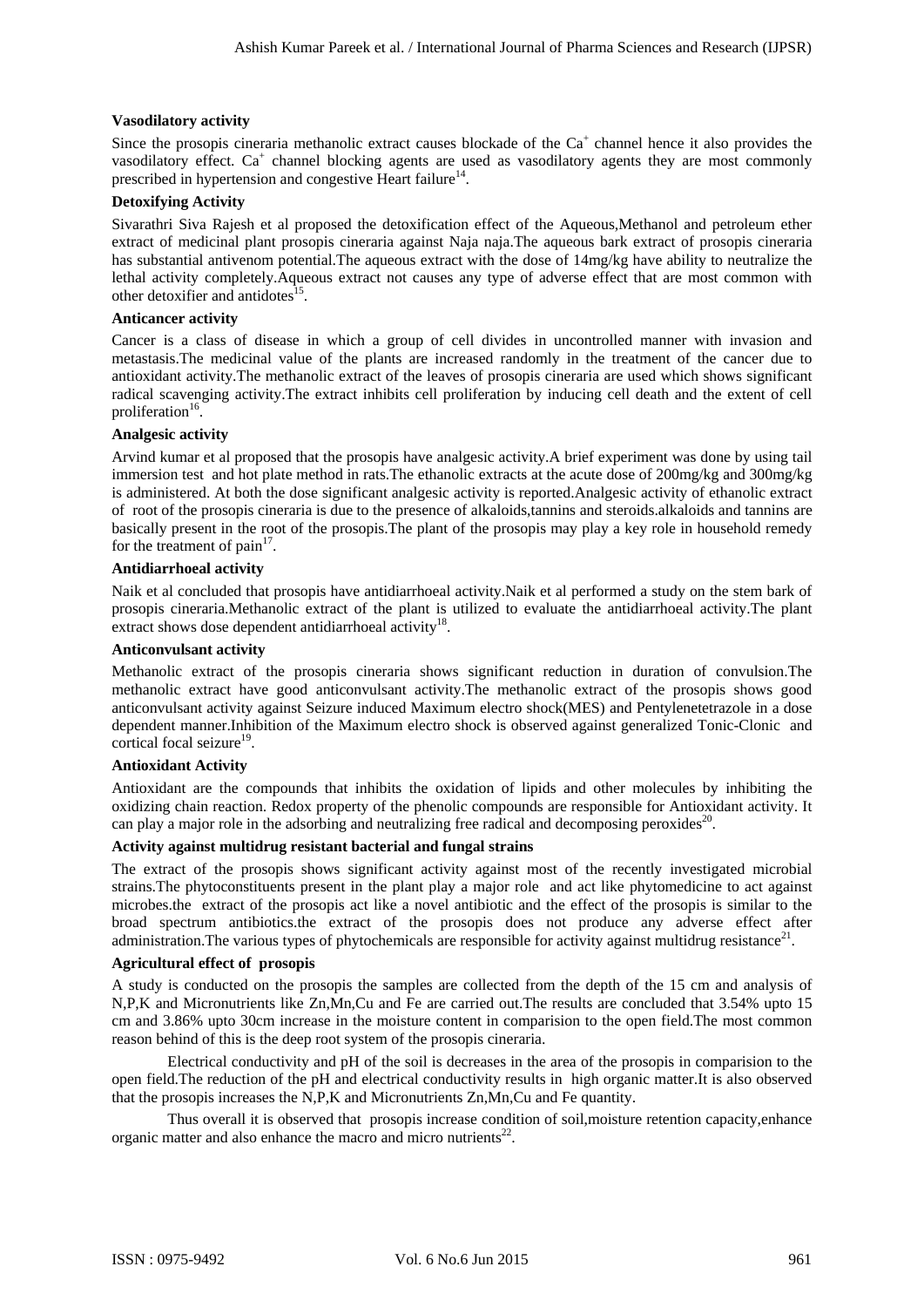### **Importance of Prosopis cineraria**

## **Socio economic importance of the Prosopis cineraria**

Prosopis play a major role in the socio economic development of the villagers due to its virtue of increasing soil fertility ,Providing fuel ,timber and vegetables to human being.The following points describes the socio economic importance of the prosopis cineraria.

- Pod of the Prosopis,flowers of the Caligonum Polygonides are used as dry fruit in extreme arid areas of the western rajasthan.Pods are known as "Sangri".They are Basically brown to chocolate in colour and hang in the cluster of upto 12 from the tree.Dried pods are called as "Khokha" and used as Marwarimewa.They contain sucrose(13.16%),Protein(9-15%),and Carbohydrate(45-55%)<sup>23</sup>.
- If the growth of the phog (Caligonum Polygonides) Is increased then the next crop yield is better means the phog directly affects the crop yield.
- When the growth of the pods is better it means there will be a good crop year.
- Prosopis cineraria provides green leaves(basically known as "Loom") to the animals like camel, goats and sheeps. Loom provides Nutritive Fooder to the animals<sup>24</sup>.

#### **Traditional use of Prosopis**

It has been used for centuries as a human diet in the rajasthan region.The dry pods of the Prosopis is known as "Marwari Mewa".It reduces the craving of water in the summer due to this it is some times used by the farmers in lean periods.Pods of the prosopis increase milk production in milch animals.

#### **Medicinal uses of Prosopis**

A lot of pharmaceutical property are present in the prosopis and they are discussed above but apart from that the bark of the prosopis is used in rheumatism.The ash of the bark is utilized to remove the unwanted hairs from the body and the flowers of the prosopis is mixed with sugar and used by the pregnant lady to prevent the abortion and to provide the safety.

## **Ceremonial uses**

The tree of the Prosopis is worship by a number of occasion like marriage and son born etc. A number of communities are responsible to protect the prosopis during last 40 to 50 years<sup>25</sup>.

# **Description of the important part of Prosopis cineraria**

# **Leaves of the Prosopis**

As described above that the leaves of the Prosopis have high nutritional value and known as "Loong".The leaf of the Prosopis also have pharmaceutical property like the leaf paste of Prosopis cineraria is also applied on boils and blisters including mouth ulcer.Leaf extract of the Prosopis shows Antibacterial, Antihyperglycemic, Antihyperlipidemic,and Antioxidant activity.The smoke of the leaves of prosopis is considered as good for eye Trouble $26$ . Ashish Kumar Pareta et al. / International Journal of Pharma Sciences and Research (IJPSR)<br>Section committed and the Proseption function of Phospherica charma Sciences and Association of Pharma Sciences and Association of

#### **Pods of Prosopis Cineraria**

Pod of the prosopis is locally called as "sangri". It is considered as dry fruit of rajasthan and important ingredient of rajasthani dish well known as "Panchkuta".Sangri fulfill the essential requirement of the body and provide nutrients like Carbohydrate, fats minerals, protein etc. Several Dietary agencies prescribe Sangri for prevention of the chronic disease like Cancer and atherosclerosis.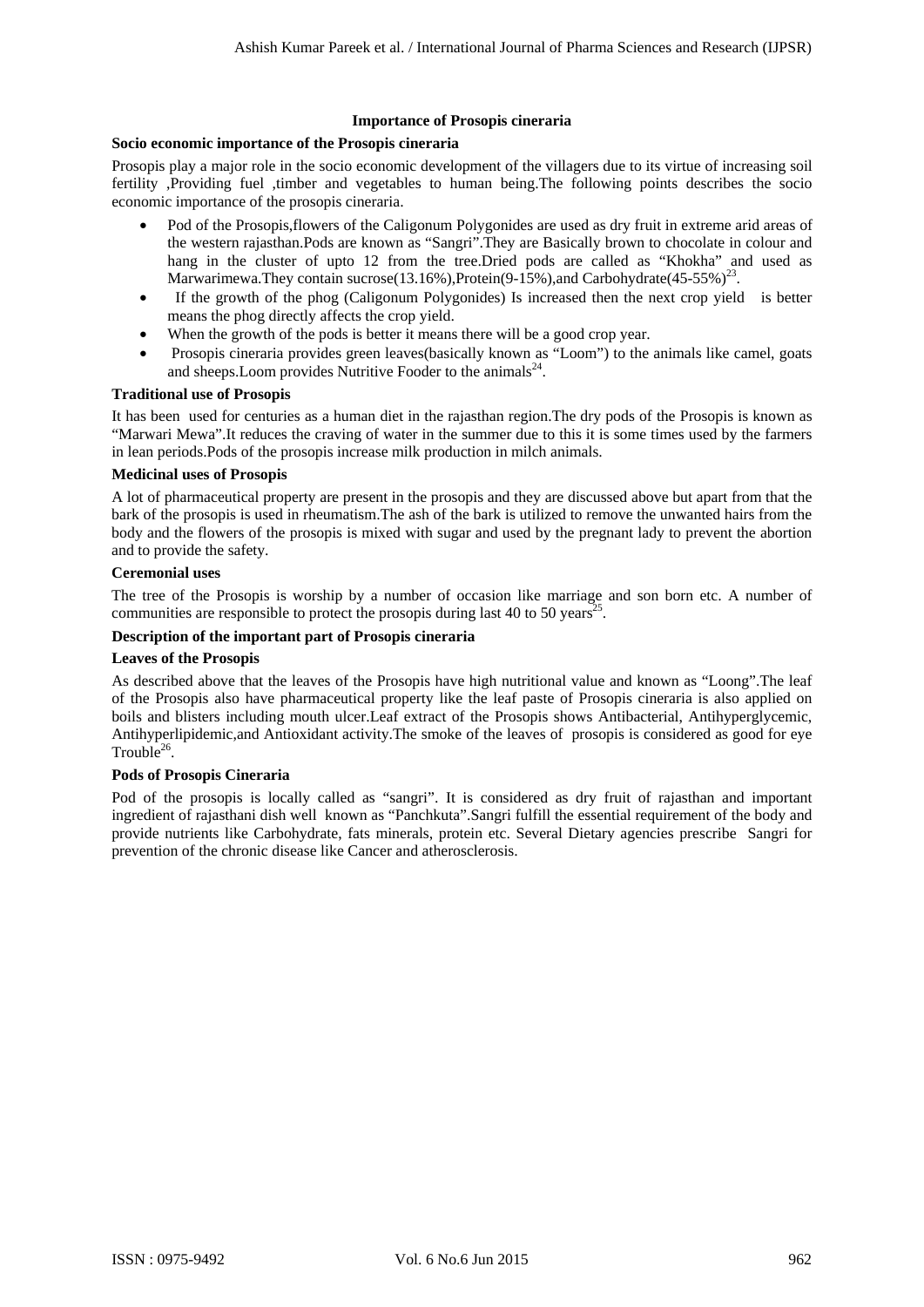#### **Pharmaceutical importance of Sangri**

| Content present in Sangri                 | Pharmaceutical Importance of the content                                                                                                                                                                                                                                                                                                                                                                                                                                                                                                                                                                                                                                                                                                                                                                                                                                                                                                                                                                                                                                                                                                                                                                                                                                                                                                                                                                                                                                                                                                                                                                                                                                                                                                                                   |
|-------------------------------------------|----------------------------------------------------------------------------------------------------------------------------------------------------------------------------------------------------------------------------------------------------------------------------------------------------------------------------------------------------------------------------------------------------------------------------------------------------------------------------------------------------------------------------------------------------------------------------------------------------------------------------------------------------------------------------------------------------------------------------------------------------------------------------------------------------------------------------------------------------------------------------------------------------------------------------------------------------------------------------------------------------------------------------------------------------------------------------------------------------------------------------------------------------------------------------------------------------------------------------------------------------------------------------------------------------------------------------------------------------------------------------------------------------------------------------------------------------------------------------------------------------------------------------------------------------------------------------------------------------------------------------------------------------------------------------------------------------------------------------------------------------------------------------|
| Alkaloids                                 | Alkaloids have good Anaesthetic and Spasmolytic activity.                                                                                                                                                                                                                                                                                                                                                                                                                                                                                                                                                                                                                                                                                                                                                                                                                                                                                                                                                                                                                                                                                                                                                                                                                                                                                                                                                                                                                                                                                                                                                                                                                                                                                                                  |
| Saponin                                   | Saponin boost Immunity system of the body, lowering the<br>cholesterol level in the body and also reducing the risk of<br>intestinal cancer.                                                                                                                                                                                                                                                                                                                                                                                                                                                                                                                                                                                                                                                                                                                                                                                                                                                                                                                                                                                                                                                                                                                                                                                                                                                                                                                                                                                                                                                                                                                                                                                                                               |
| Tannins                                   | Tannins produce Anthelmintic activity as they bound to the free<br>protein of the GI tract of Host animal.                                                                                                                                                                                                                                                                                                                                                                                                                                                                                                                                                                                                                                                                                                                                                                                                                                                                                                                                                                                                                                                                                                                                                                                                                                                                                                                                                                                                                                                                                                                                                                                                                                                                 |
| Zinc $(Zn)$                               | It is relevant to the nutritional aspect. Zinc supplementation in<br>diabetes mellitus have Antioxidant effect.                                                                                                                                                                                                                                                                                                                                                                                                                                                                                                                                                                                                                                                                                                                                                                                                                                                                                                                                                                                                                                                                                                                                                                                                                                                                                                                                                                                                                                                                                                                                                                                                                                                            |
| Iron $(Fe)$                               | Iron is used in Anaemia, Tuberculosis and Growth disorder.                                                                                                                                                                                                                                                                                                                                                                                                                                                                                                                                                                                                                                                                                                                                                                                                                                                                                                                                                                                                                                                                                                                                                                                                                                                                                                                                                                                                                                                                                                                                                                                                                                                                                                                 |
| Calcium (Ca) & Phosphorus (P)             | They are useful for the bone, Teeth and ligament related disorder                                                                                                                                                                                                                                                                                                                                                                                                                                                                                                                                                                                                                                                                                                                                                                                                                                                                                                                                                                                                                                                                                                                                                                                                                                                                                                                                                                                                                                                                                                                                                                                                                                                                                                          |
| Magnesium (Mg)                            | It is important for proper functioning of every organ like Heart,<br>Muscle and Kidney <sup><math>27,28</math></sup> .                                                                                                                                                                                                                                                                                                                                                                                                                                                                                                                                                                                                                                                                                                                                                                                                                                                                                                                                                                                                                                                                                                                                                                                                                                                                                                                                                                                                                                                                                                                                                                                                                                                     |
|                                           |                                                                                                                                                                                                                                                                                                                                                                                                                                                                                                                                                                                                                                                                                                                                                                                                                                                                                                                                                                                                                                                                                                                                                                                                                                                                                                                                                                                                                                                                                                                                                                                                                                                                                                                                                                            |
|                                           |                                                                                                                                                                                                                                                                                                                                                                                                                                                                                                                                                                                                                                                                                                                                                                                                                                                                                                                                                                                                                                                                                                                                                                                                                                                                                                                                                                                                                                                                                                                                                                                                                                                                                                                                                                            |
| declination of population <sup>29</sup> . | It is observed from various studies that the Prosopis cineraria have a number of pharmaceutical and medicinal<br>property and according to this it is effective in the treatment of a number of chronic diseases, But a Huge<br>research work is required. This is the tree that is effective in treatment of various disease without producing any<br>side effect. The government of india is required to provide proper care for this tree specially in desert area and<br>providing proper plan related to the pest control that is the most common requirement for the growth of the tree.<br>In the recent years the Khejri tree is declined in Thar desert. The main region behind of this are<br>lowering of the water table, Mechanization of farm lands, and uncontrollable pest growth. About 153 pests are<br>reported in all over the world that damage the species specially Prosopis cineraria. In north western India the<br>Bugs are reported that damage the tree rapidly. <i>Homoeocerus variabilis</i> Dallas is one of the common organism<br>that damage the tree rapidly. The incidence of growing rate of the organism is highest in December and<br>minimum in july. The bug sucked sap from the newly leaves, branches and flowers which causes suppression of<br>the growth of tree. The affected tree produces defective pods which are useless for any human consumption. A<br>root borer Acanthophorus serraticornis attacks on its root system and Ganoderma lucidum that attacks further<br>and then subsequently termites attack it very easily, resulting in partial or total decaying of tree. Insect galls are<br>formed and Inflorescence are the common feature and that results in obstruction in setting of fruits and<br>Reference |

#### **Future Prospective**

#### **Reference**

- [1] Azila Abdul Karim and Azrina Azlan.: Fruit Pod Extracts as a Source of Nutraceuticals and Pharmaceuticals. Molecules 2012, 17, 11931-11946
- [2] Rejuvenation of Khejri Trees through Bio Rejuvenation Bio-control Agents control Agents. Division of Plant Improvement, Propagation and Pest Management, CAZRI, Jodhpur 2012,1
- [3] Dr. Bilas Singh.: Agroforestry in arid region. Diversified benefit for the local people 2011,5-16
- [4] Orwa C, A Mutua, Kindt R , Jamnadass R, S Anthony.: Agroforest tree Database: a tree reference and selection guide version 4.0 2009 Available at (http://www.worldagroforestry.org/sites/treedbs/treedatabases.asp)
- [5] NM Pasiecznik, PJC Harris ,and SJ Smith.: Identifying tropical Prosopis species A field Guide. 2003,25-28
- [6] Garg A and Mittal S.: Review on Prosopis cineraria: A potential Herb of Thar Desert Drug invention today 2013,5,60- 65
- [7] Sumitra Singh, Vijay Naresh, Surendra Kr Sharma.: Pharmacognostic Studies on the Leaves of Prosopis cineraria (L) Druce. Growing in South Haryana, India Journal of Pharmacognosy and Phytochemistry 2013,2(1),320-325
- [8] Upendra Bahuguna and R.N. Shukla.: A study on investigation of the chemical constituents & milled wood lignin analysis of lantana camara & prosopis chinnsis. International Journal of Applied Biology and Pharmaceutical Technology 2010,1(3),830-835
- [9] R. D. Dangar, P. D. Verma, R. R. Dangar, J. B. Patel, K. N. Patel.:Phytopharmacological potential of Prosopis spicigera Linn. Am. J. PharmTech Res. 2012, 2(2),46-49
- [10] Archana malik and S. B. Kalidhar.: Phytochemical Examination of Prosopis cineraria L. Druce) Leaves. Indian Journal of Pharmaceutical Sciences 2007, 69 (4) ,576-578